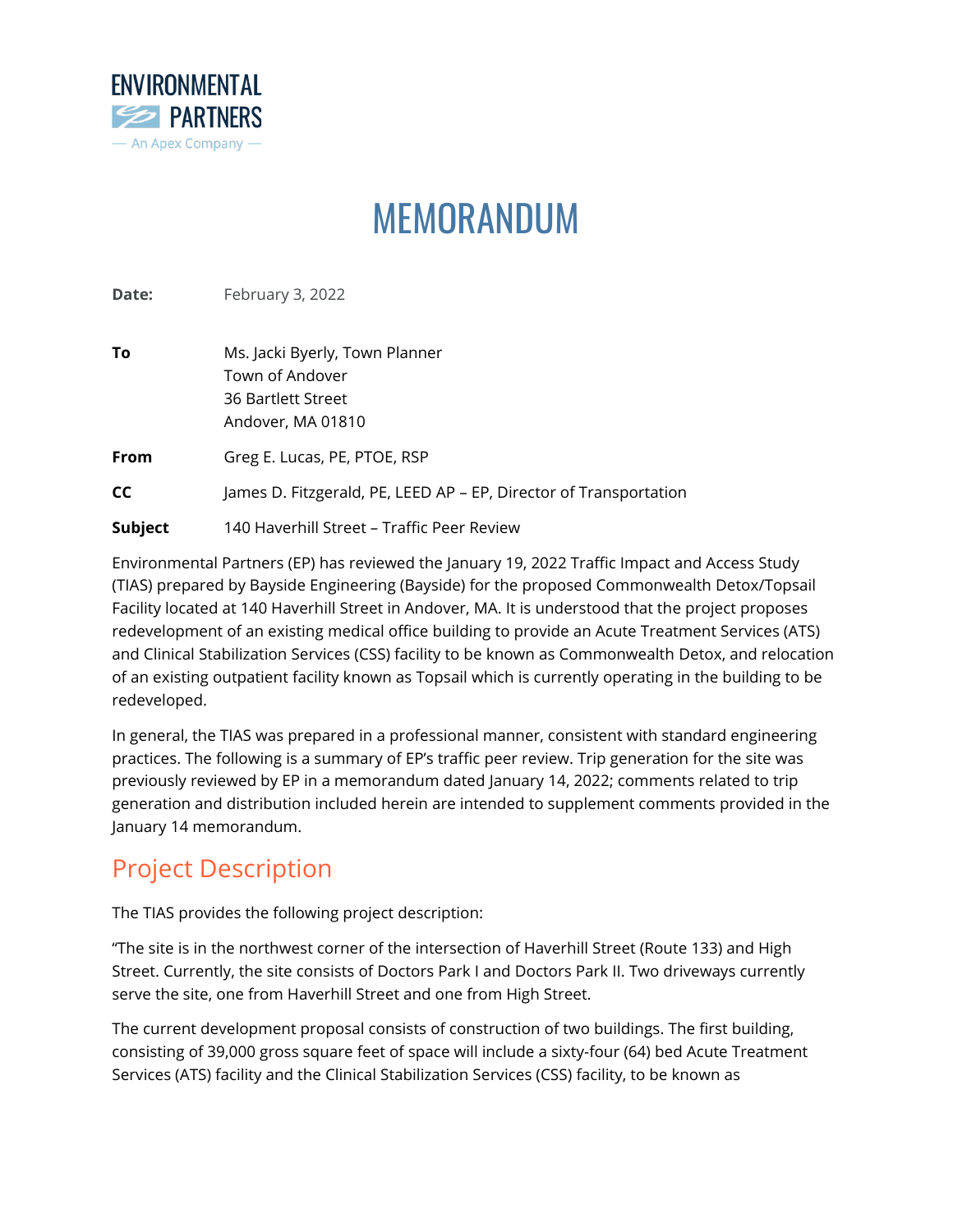Commonwealth Detox. The second building will consist of a 9,180 square foot (sf) out-patient facility (Topsail) that is currently operating in the existing Doctors Park I building and will be relocated.

Commonwealth Detox will have 34 bedrooms with 64 beds. The first floor will have small offices, a cafeteria and a large group room. The second floor will have a lobby, an exam room, a nurses' station, two (2) bathrooms with showers, a community room, and several sitting areas. The third floor will have several small offices, two (2) medium size group rooms, a nurses' station, an exercise room, and an open lounge area.

Topsail will have an entrance lobby, several small offices, and group meeting rooms on the first floor. The second floor will have clinical staff offices, a conference room and a staff break room. The basement level will have a lunchroom with a small kitchen area, mechanical room, and access to a terrace at the back of the building.

The Commonwealth Detox facility will provide the medical equivalent of withdrawal and detoxification services (in-patient) and the non-medical component of addressing withdrawal on an out-patient basis. Topsail provides clinical addiction recovery services.

The two buildings will replace the existing Doctors Park I building. Access would continue to be provided by way of the driveways to Haverhill Street and High Street. Figure 1 shows the site location in relation to the surrounding area."



EP finds the overall project description to be accurate.

**Figure 1 – Site Location Map (Source: Bayside TIA)**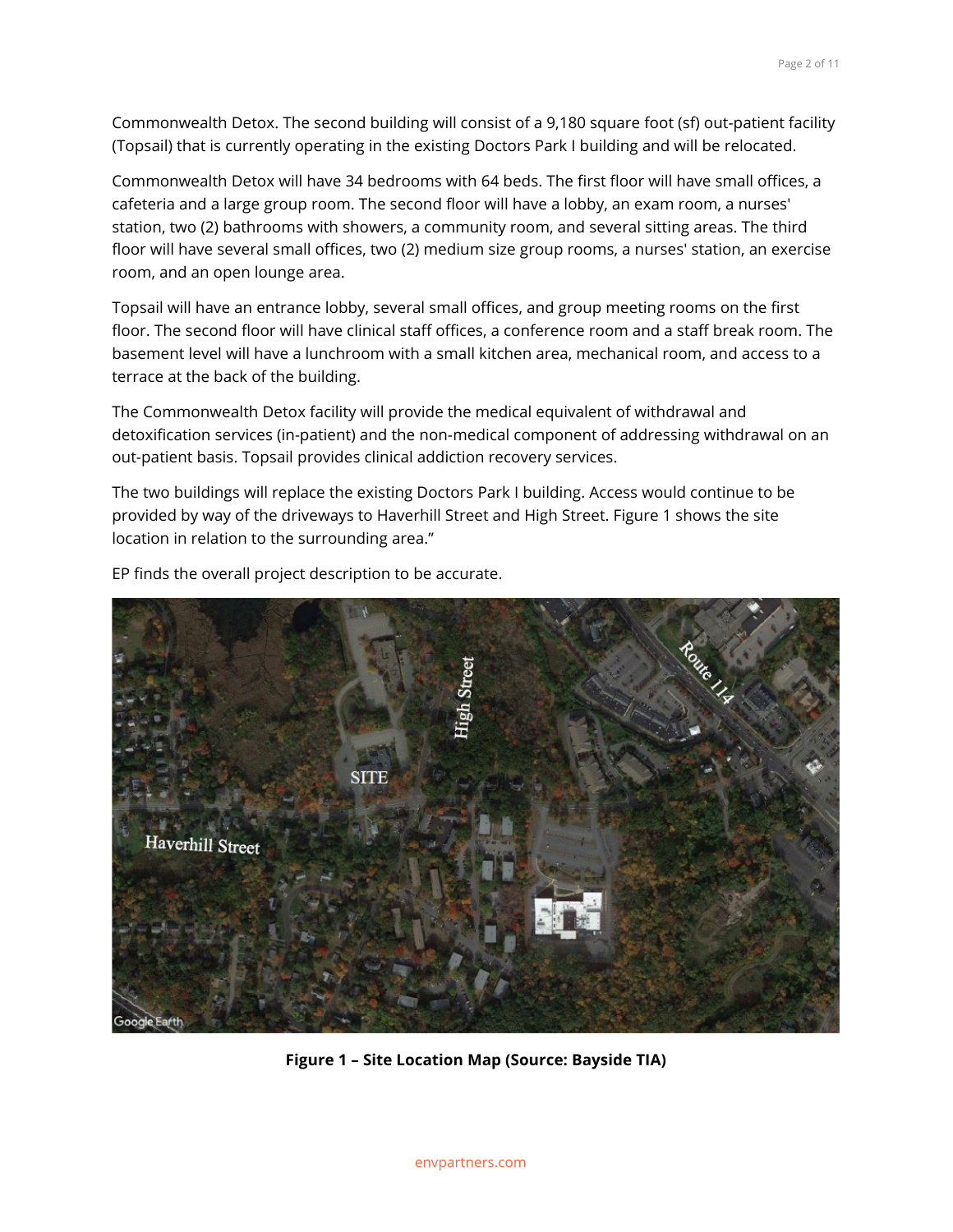# Existing Conditions

The project site is located at the corner of Haverhill Street (Route 133) and High Street, and as such the TIAS study area includes the intersection of Haverhill Street and High Street, and the existing site driveway intersections with both Haverhill Street and High Street.

The TIAS describes existing conditions including roadway jurisdiction, lane designation, posted speed limits, and traffic control type.

The study limits comply with the Massachusetts Department of Transportation (MassDOT) Traffic Impact Assessment (TIA) Guidelines. Study area descriptions appear to be accurate with the following minor exceptions:

- **Typos exist in the descriptions for High Street and the intersection of High Street and the existing site driveway. References to High Street are incorrectly identified as Haverhill Street.**
- **Haverhill Street is under Town of Andover jurisdiction. (Source: [https://gis.massdot.state.ma.us/roadinventory/\)](https://gis.massdot.state.ma.us/roadinventory/)**
- **Sidewalks are provided on the south side of Haverhill Street, but end approximately 600 feet east of High Street at the YMCA driveway.**
- **High Street is functionally classified as an Urban Minor Arterial, not a rural major collector. (Source: [https://gis.massdot.state.ma.us/roadinventory/\)](https://gis.massdot.state.ma.us/roadinventory/)**
- **Sidewalk is provided on the east side of High Street south of Haverhill Street, but end approximately 200 feet south of the intersection.**
- **Sidewalks are not present in the vicinity of the existing site driveway on High Street. Reference to Haverhill Street appears to be a typographical error.**

# Existing Traffic Data

Bayside collected traffic data in December 2021 and consisted of the following components:

#### Turning Movement Counts (TMCs)

TMCs were conducted at the study intersections on Wednesday, December 15, 2021 from 7:00 AM to 9:00 AM and from 4:00 PM to 6:30 PM.

The weekday morning peak hour was found to occur from 7:45 to 8:45 AM, while the weekday evening peak hour was found to occur from 4:15 to 5:15 PM.

#### Automatic Traffic Recorder (ATR) Counts

ATR counts were conducted for Haverhill Street and High Street on Wednesday, December 15 and Thursday, December 16, 2021.

#### Traffic Volume Adjustments

The TIAS reviewed continuous count station data maintained by MassDOT for Turnpike Street (Route 114) near Merrimack College and determined that traffic volumes for the month of December were slightly lower than average month volumes by approximately two percent. The TIAS also references MassDOT's "seasonal summary" and notes that December is lower than average by approximately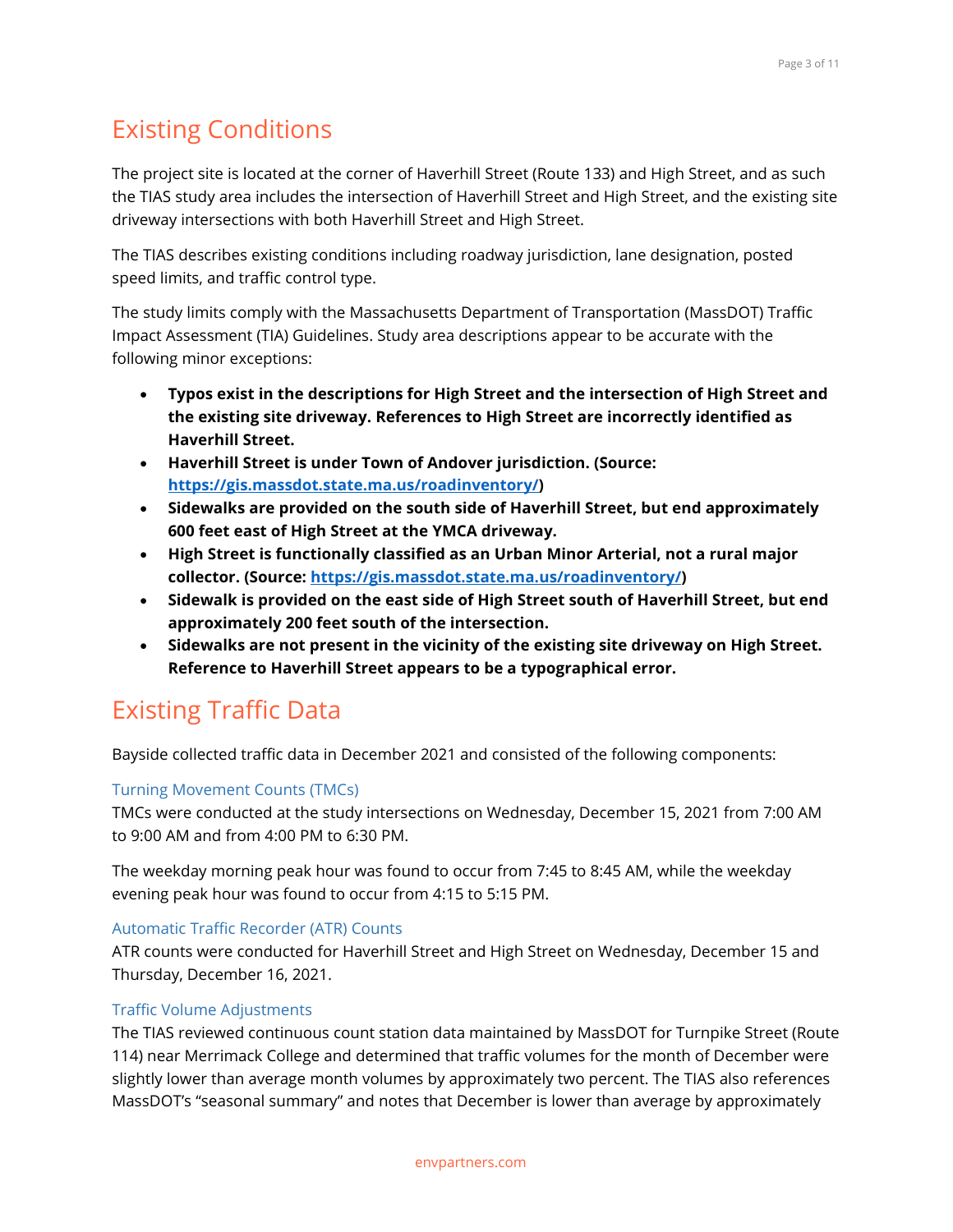13 percent, and as such adjusted data upwards by a factor of 1.13 to represent average month conditions, suggesting that the higher adjustment factors would account for any impact to Merrimack College, noting that it was Finals week at the college when data was collected.

EP's review confirms that the "seasonal summary" referenced in the TIAS is the 2019 Weekday Seasonal Factors maintained by MassDOT, which is included in the TIAS Appendix. **The adjustment factor is based on Group R4-R7 for rural roadways, which is not appropriate since Andover is classified as an urban area for the purpose of functional classification of roadways. As such, Group U3 is appropriate based on the functional classification of Haverhill Street as an Urban Principal Arterial; the adjustment factor for Group U3 for December is 1.00, therefore no seasonal adjustment is necessary.**

The TIAS further reviewed historical data maintained by MassDOT to determine if an adjustment is appropriate to account for the impact of the ongoing COVID-19 pandemic. Available count data from a count station on Haverhill Street at the North Andover town line were reviewed, and revealed that the 2021 ADT was approximately 13 percent lower than 2018 counts when adjusted to 2021 using a 0.5 percent annually compounded growth factor. As such, a 1.13 factor was applied to seasonallyadjusted traffic count data to account for the COVID-19 pandemic.

EP offers the following comments on collected data, adjustment factors, and resultant compiled data shown in Table 1 and Figure 2 of the TIAS:

- **While the 1.13 seasonal adjustment factor used by Bayside is conservative and would account for any impact of reduced Merrimack College traffic, it may overstate existing traffic volumes at the study area intersections.**
- **The April 2020 "Guidance on Traffic Counting Data" published by MassDOT establishes a procedure by which 2019 data is considered current data. 2018 count station data should be grown to 2019 using methods established by MassDOT in this guidance memo, and compared to 2021 data to determine the variance between pre-COVID (2019) and COVID-impacted (2021) data.**
- **EP requests review and clarification of data presented in Table 1. A cursory review of data presented in the TIAS Appendix reveals discrepancies in peak hour data and resultant calculations for K factor and directional distribution.**
- **A cursory review of Figure 2 data suggests that individual peak hour data for each study intersection were adjusted to populate Figure 2. Given the proximity of the site drive intersections to the intersection of Haverhill Street and High Street, a consistent peak hour and volume balancing would be more appropriate.**

#### Vehicle Speeds

Vehicle speeds were measured for Haverhill Street and High Street in conjunction with ATR counts. Data revealed 85<sup>th</sup> percentile speed of 34 miles per hour (mph) eastbound and 37 mph westbound on Haverhill Street, which are generally consistent with the posted 35 mph speed limit; and 37 mph northbound and 35 mph southbound on High Street, which exceed the posted 30 mph speed limit. The 85<sup>th</sup> percentile speed is the speed at which 85 percent of the observed vehicles travel at or below. **EP takes no exception to the collected data.**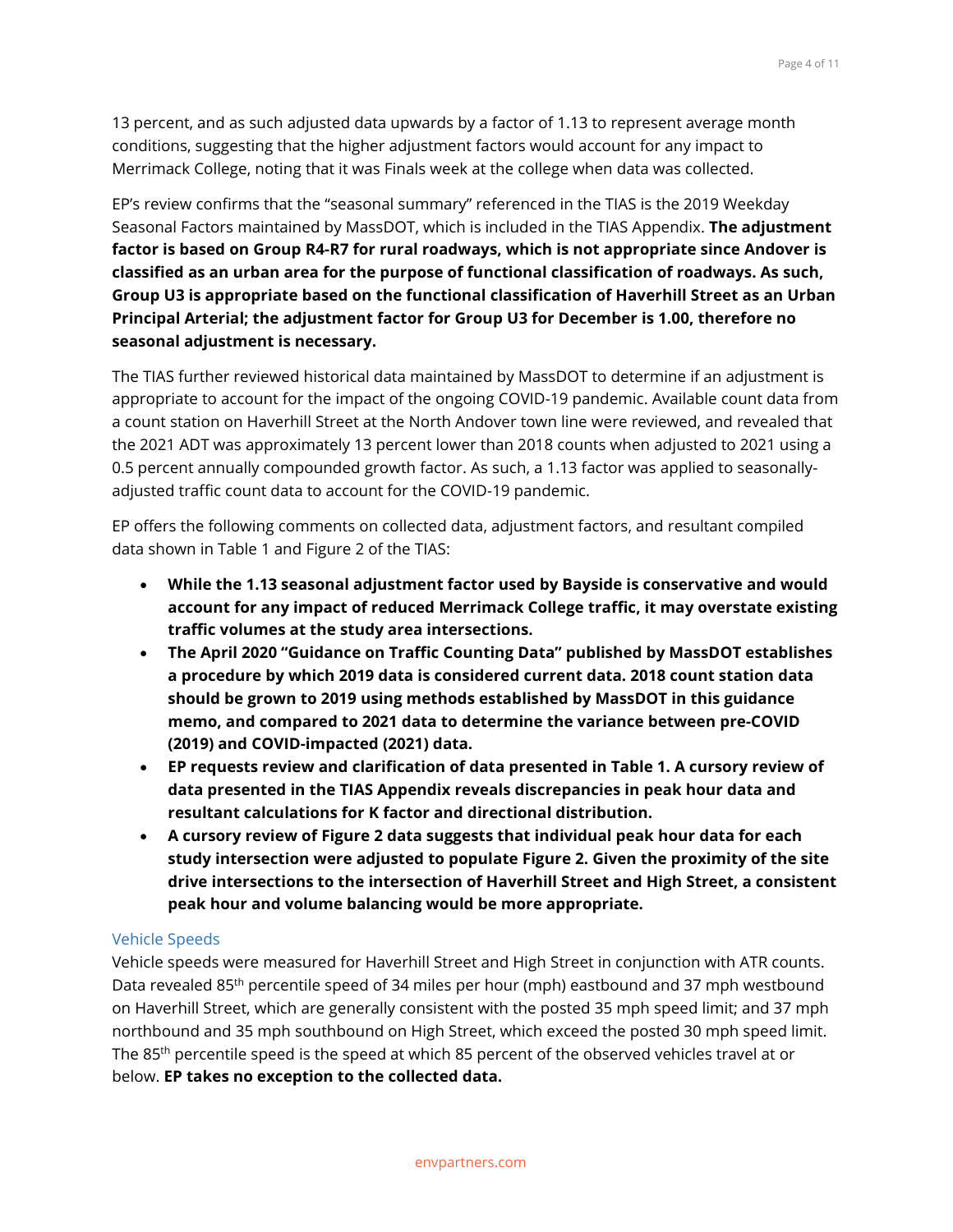### Crash Data

MassDOT recognizes crash rates as an effective tool to measure and compare the safety of intersections by quantifying the frequency of crashes against vehicle exposure. Intersection crash rates, expressed as crashes per Million Entering Vehicles (MEV), found to be higher than the Statewide and District averages could indicate a potential safety issue. The Statewide average crash rate for a signalized intersection is 0.78, while the District 4 average rate is 0.73. Statewide and District 4 average crash rates for an unsignalized intersection are both 0.57.

The TIAS states that crash data were obtained from the MassDOT Crash Portal for a seven-year period, from 2015 through 2021, and revealed a total of thirty-four (34) crashes, thirty-three (33) of which occurred at the intersection of Haverhill Street and High Street.

EP offers the following comments on crash data as presented in the TIAS and Appendix:

- **The crash rate worksheet included in the Appendix reveals a crash rate of 0.59, a slight discrepancy from the rate summarized in Table 3 but still below both the Statewide and District 4 averages for signalized intersections. EP requests clarification of the K factor utilized for the crash rate worksheet.**
- **EP notes that 2020 and 2021 are not considered "closed" years for MassDOT, and as such may not contain all reported crashes for these years.**

### Public Transportation

The TIAS notes that the Merrimack Valley Regional Transportation Authority (MVRTA) operates several bus routes in the vicinity of the project site. Bus Route 21, the Andover Shuttle, provides service along Haverhill Street serving the existing Doctors Park site, running between the Andover Senior Center and the North Andover Mall. This route operates Monday through Friday from 8:10 AM to 6:28 PM. Bus Route 32 provides service from the Buckley Transportation Center in Lawrence to the intersection of School Street and Main Street in Andover, traveling along North Main Street (Route 28) approximately ¾ mile west of the project site. Bus Route 33 provides services from the Buckley Transportation Center to North Andover Mall. **EP confirmed the closest stop for Route 33 is approximately ½ mile east of the project site.**

The TIAS also notes that the MBTA Commuter Rail provides service to Andover, with Andover Station on the Haverhill line located at 17 Railroad Street approximately two miles from the project site.

**EP confirmed provided data, and notes that MVRTA Route 39A also provides service to the project site, running on weekdays and Saturday.**

# Future Traffic Growth

Future traffic demands on the study area were determined through a consideration of background traffic growth and background development.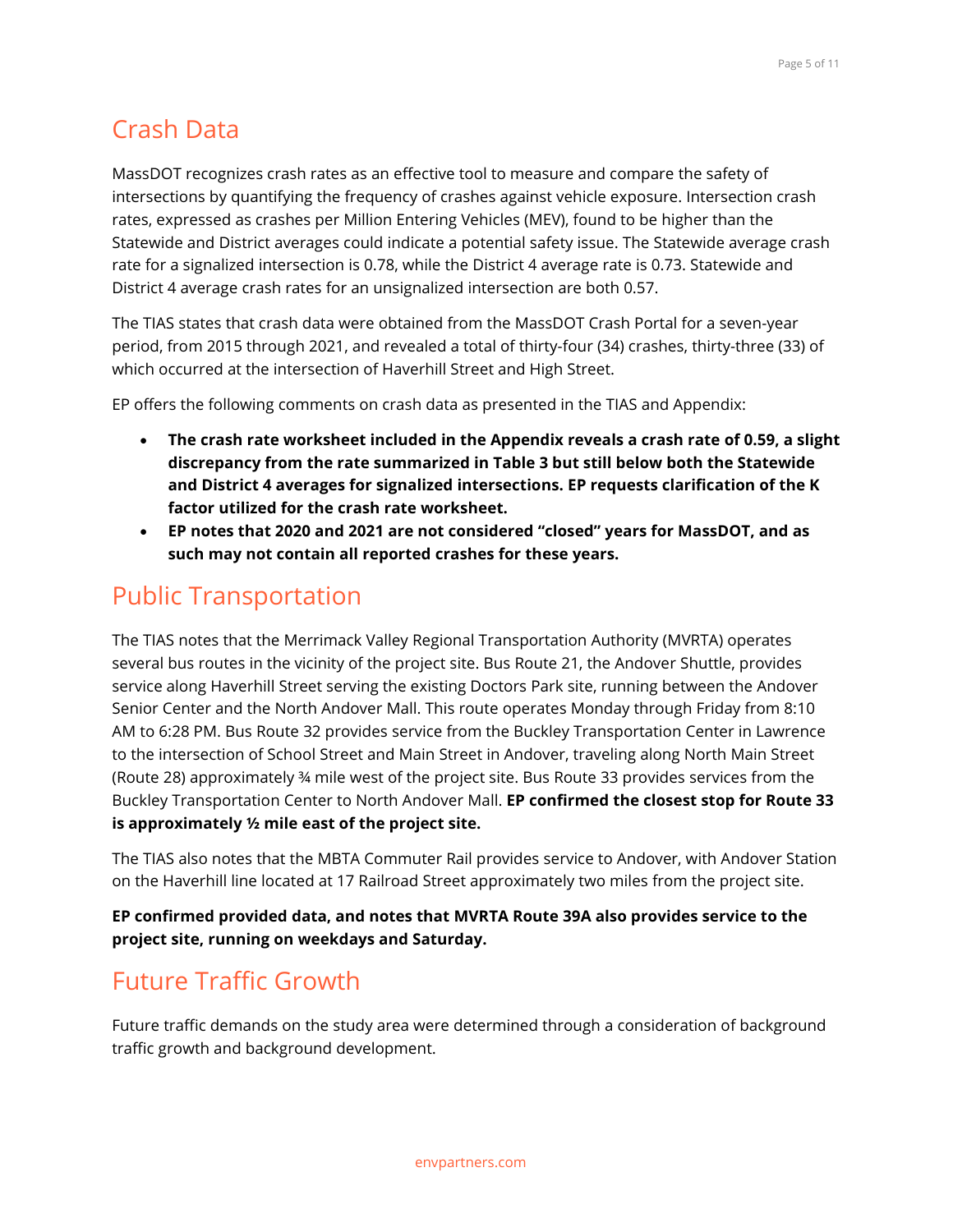#### Background Traffic Growth

Bayside consulted Central Transportation Planning Staff (CTPS) to determine an appropriate growth rate for the study area to project collected traffic volume data and applied a seven year horizon to the year 2028. CTPS indicated growth in the area is 0.33 percent; therefore, a 0.5 percent annually compounded growth rate was used. **EP concurs with this approach**.

#### Background Development Projects

The Town of Andover was contacted to determine if any planned projects may impact further traffic in the study area. Two projects were identified:

- Proposed Lab Brickstone Square
- 7 Tantalon Road (24 unit multi-family residential)

Trips for the proposed lab were obtained from the Traffic Assessment prepared for the project; no traffic study was prepared for the Tantalon Road project, and as such traffic expected to be generated by the site were estimated from the Institute of Transportation Engineers (ITE) *Trip Generation Manual*.

EP offers the following comments on future traffic estimations:

- **Trip distribution for the 7 Tantalon Road site is presented in the TIAS Appendix and assumes a distribution of approximately half of the site-generated trips to and from Haverhill Street to the east of the residential project site, which as a result have the potential to impact the study area for the 140 Haverhill Street project. EP notes that this represents a conservative analysis; given the proximity of Tantalon Road to Route 28 and the proximity of Route 28's interchange with Interstate 495, the majority of site generated traffic for the proposed residential development is likely destined to and from the west and will have little to no impact on the study area for the 140 Haverhill Street site.**
- **Verify if adjustments are appropriate to 2028 No-Build volumes summarized in Figure 3 based on prior comments on 2021 Existing data presented in Figure 2.**

### Trip Generation

As noted, EP previously reviewed trip generation for the proposed site based on Bayside's November 24, 2021 Traffic Memorandum Update and provided comment in a memorandum dated January 14, 2022. Discussion presented in the TIAS appears fundamentally similar to that included in the November 24, 2021 memorandum; with summary trips for Commonwealth Detox matching the prior memorandum, and summary trips for Topsail showing a slight increase over the November 24, 2021 memorandum. **Comments included in EP's January 14, 2022 memorandum should be considered and resolved in tandem with comments on the TIAS presented in this memorandum. As noted in the January 14, 2022 memorandum, EP confirms the appropriateness of the stated conclusion that "(c)ompared to estimated traffic generation from Doctors Park I as a medical office building, the proposed traffic generation is substantially lower and is attributed to the nature of the operations of the Commonwealth Detox and Topsail facilities."**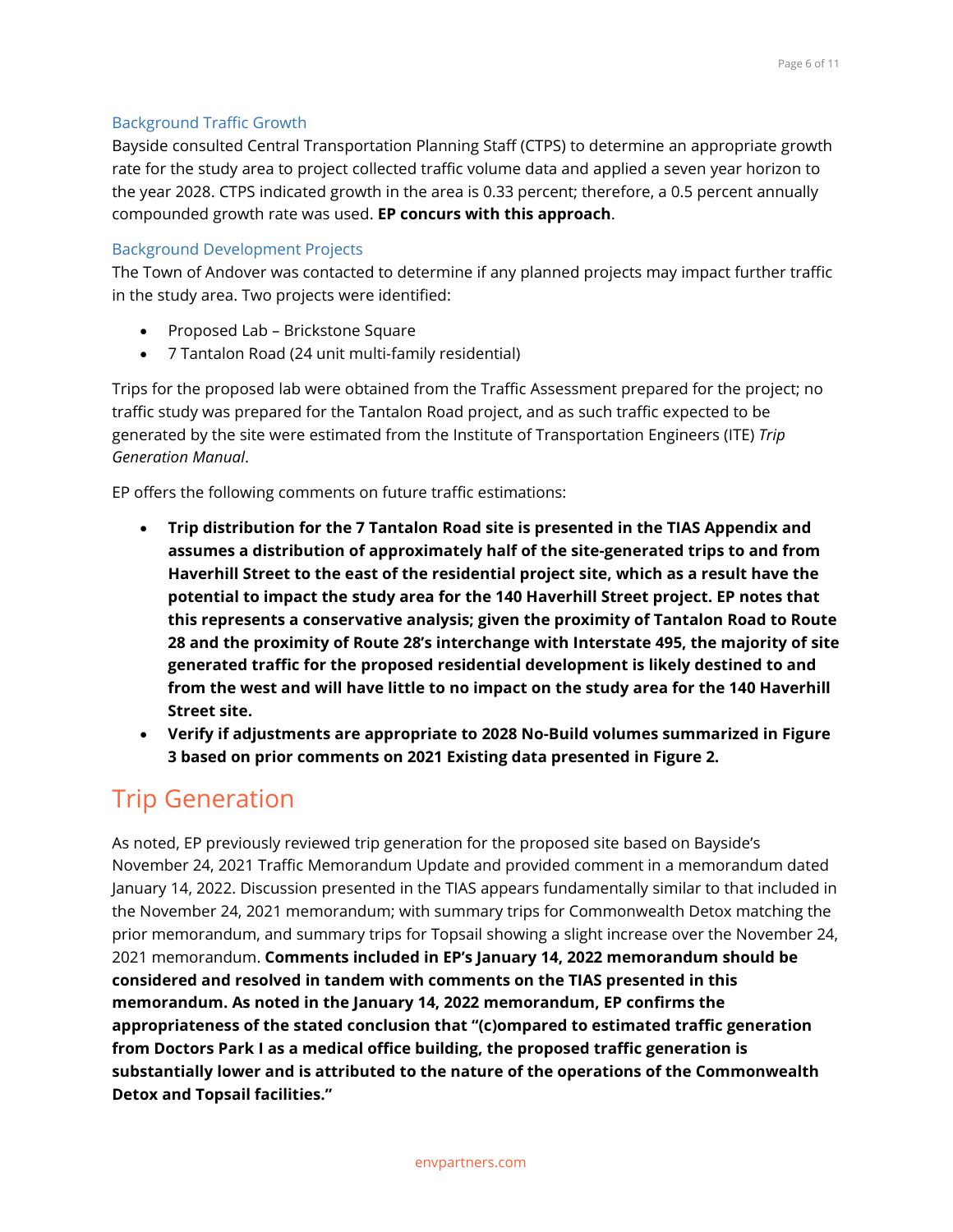# Trip Distribution

The TIAS distributed trips expected to be generated by the proposed development through the study area based on existing driveway distributions, assuming that these trips are representative of traffic expected to be generated by the project site. Table 9 of the TIAS summarizes distribution percentages, which assume 44 percent of trips to and from the west on Haverhill Street, 28 percent to and from the north on High Street, 21 percent to and from the east on Haverhill Street, and 7 percent to and from the south on High Street.

- **The distribution of existing trips may not be an accurate predictor of future trips, as it represents trips generated by both existing buildings and may be driven by the most proximate driveway to the specific building and/or trip destination; for example, a trip generated by the existing Doctors Park II building may utilize the High Street driveway, even if the trip is destined to the west on Haverhill Street. EP notes that minor adjustments in trip distribution percentages would not fundamentally change the resultant trips, and as such do not fundamentally change the conclusions of the TIAS.**
- **Trip distribution should be updated as appropriate based on comments provided by EP in our January 14, 2022 trip generation memorandum.**

# Future Traffic Volumes – Build Condition

Site-generated traffic was distributed and added to the No-Build traffic volumes to represent the 2028 Build conditions. The TIAS notes that no adjustment was made to remove the existing Topsail trips, as there was no way to distinguish between existing Topsail trips and existing trips to Doctors Park II. **EP notes that this results in a conservative assessment of site driveway trips and operational analysis results.** Table 10 of the TIAS offers a comparison of 2028 No-Build and Build conditions and reveals expected percentage increases ranging from 4.1 percent to 0.3 percent, and notes that the highest increase in vehicles is thirty (30) for Haverhill Street west of the site driveway, which is equivalent to one additional vehicle every two minutes per direction on average during the peak hour.

# Traffic Operations

Capacity analyses were conducted for each scenario for peak hour traffic conditions using Synchro software based upon methodology contained in the 2010 *Highway Capacity Manual* (HCM).

Table 13 of the TIAS presents analysis results for the signalized intersection of Haverhill Street and High Street. This table reports favorable overall level of service (LOS) in the weekday morning peak hour for the intersection under Existing, No-Build and Build conditions, with individual approach operations at LOS C or better, and no degradation in LOS between 2028 No-Build and 2028 Build conditions. This is indicative of an intersection that has additional reserve capacity to handle anticipated future growth projected site-generated traffic in the weekday morning peak hour.

For the weekday evening peak hour, the summarized analysis results indicate overall LOS C under Existing conditions, and acceptable LOS D under 2028 No-Build and Build conditions. Further review indicates LOS F for the Haverhill Street eastbound approach under Existing, No-Build and Build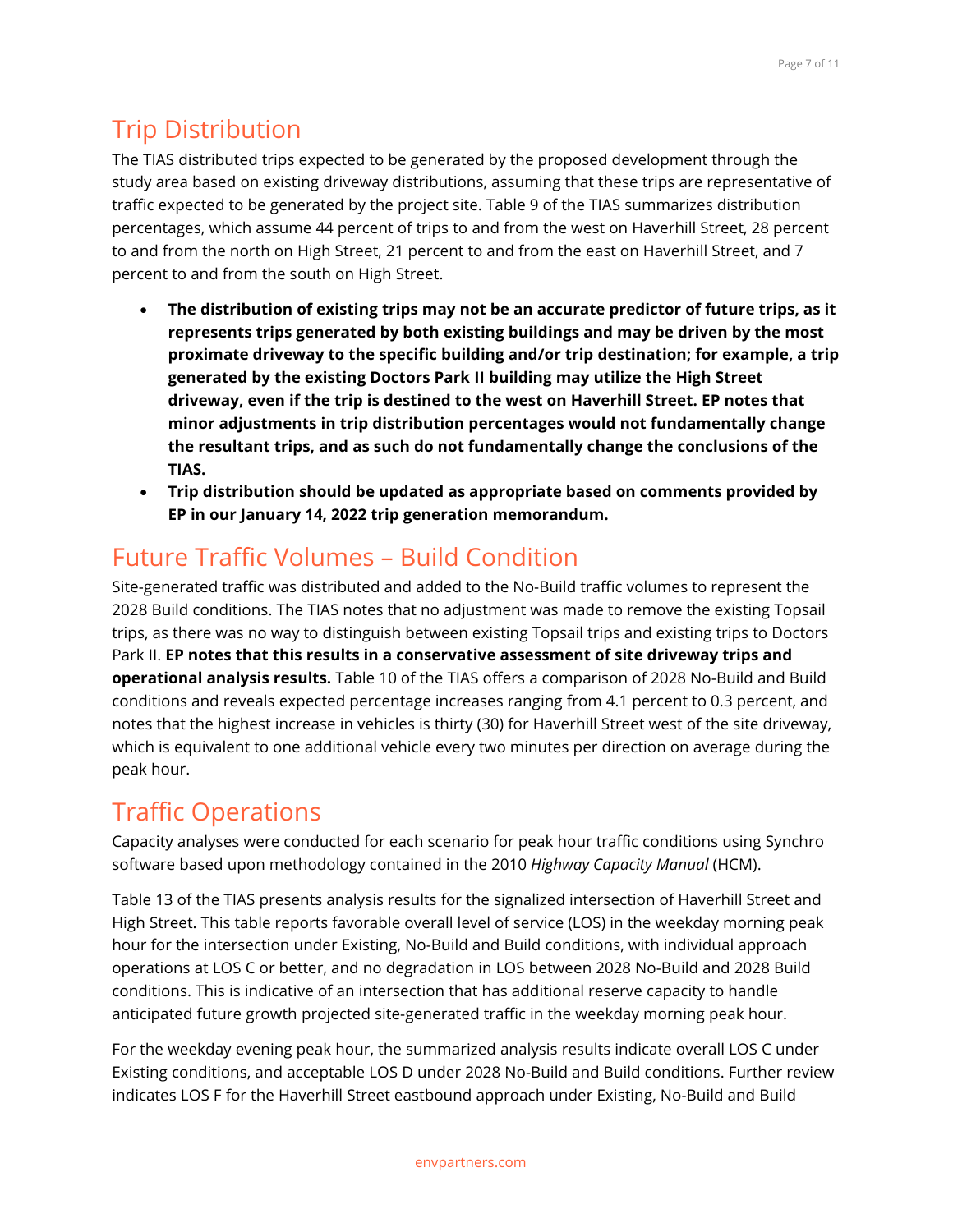conditions, indicating an existing operational deficiency that will be further degraded by increasing traffic resulting from background growth, background development, and project-generated trips.

Table 14 presents operational analysis results for the unsignalized site driveways at Haverhill Street and High Street. This indicates LOS C or better exiting the driveway for 2021 Existing, 2028 No-Build, and 2028 Build conditions.

EP offers the following comments on operations analyses:

- **No-Build and Build conditions are mislabeled as 2026.**
- **Analysis results indicate that the Haverhill Street eastbound approach is at or near capacity presently in the weekday evening peak hour and in need of mitigation to support additional traffic load. Traffic signal timing optimization should be considered.**
- **Verify that yellow and all red clearance times are accurately reported for the signalized intersection. Recommended modifications to signal timing should include conformance to MUTCD standards for vehicle and pedestrian clearance times.**
- **EP recommends excluding Synchro-reported LOS and Delay results from the "Lanes, Volumes, Timings" report presented in the Appendix, which presents conflicting results when compared to the HCM 2010 reports. It is understood that the HCM 2010 results were compiled in Table 13.**
- **Verify peak hour factors for 2021 Existing weekday evening peak hour analysis.**
- **Verify heavy vehicle percentages for the Haverhill Street eastbound left entering the site driveway in both the weekday morning and weekday evening peak hours.**

### Parking

The TIAS includes a parking analysis to determine parking demand for the site and to verify that adequate parking supply is provided.

For the Commonwealth Detox facility, peak parking demand is expected at 3:00 PM when the shift change occurs. Based on projected staffing, this requires 70 parking spaces on a weekday and 72 spaces on the weekend. Outside of this peak period, parking demand is stated to range from 27 to 38 spaces.

The TIAS further notes that by Andover Zoning Bylaw, 215 parking spaces are required for the proposed use, and that 78 spaces are provided on the current site plans.

For the Topsail facility, peak parking demand follows the hours of operation of the facility, as staff and patients are all on site together. This is assumed to require 27 parking spaces based on 16 staff members, 10 patients who drive themselves, and one van for patient transport. The TIAS states a worst case demand of 52 parking spaces if all patients drive.

The TIAS further notes that the Zoning Bylaw requires 66 spaces, and that 75 are provided for the Topsail facility.

Based on the proposed parking supply, four accessible spaces are required for Commonwealth Detox, while three are required for Topsail. A review of the site plans indicates four accessible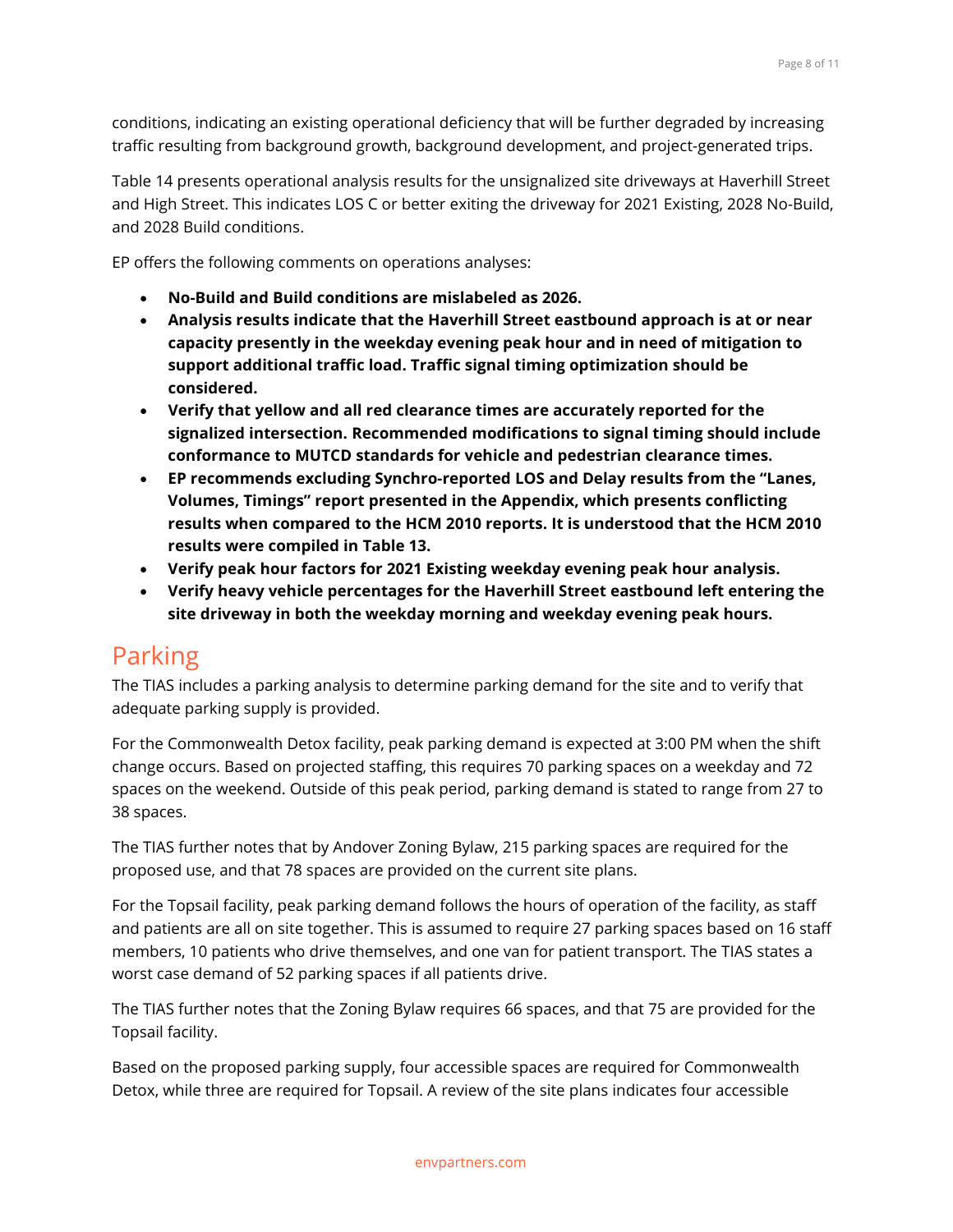spaces along the south of the Commonwealth Detox building, but only two accessible spaces adjacent to the Topsail building. Access aisles are provided at both facilities to provide van accessibility.

Stated requirements of the Zoning Bylaws are based on requirements for a medical clinic. As noted in the TIAS when evaluating trip generation for the site, the site's intended operation does not clearly align with a typical medical clinic. As such, the parking analysis provided is a more effective method to determine whether the proposed parking supply is adequate. EP generally concludes that the parking supply will meet the expected demand, with the following clarifying comments:

- **Parking assumptions for the Topsail facility assume 10 patients drive themselves, while trip generation and distribution estimates assumed 20 patients drive themselves. It should be noted that the worst case is stated where all patients drive themselves, and that proposed parking supply exceeds this worst case demand of 52 parking spaces.**
- **The stated parking supply for the Commonwealth Detox and Topsail facilities are based on lot lines as shown on the site plans and include splitting the parking area to the west of the Haverhill Street site drive. Although these spaces are more directly adjacent to the Commonwealth Detox facility, 25 of the spaces in the area are counted towards Commonwealth Detox, while 31 are counted towards Topsail, in addition to the 44 spaces more directly adjacent to the proposed Topsail facility. While both individual facilities have a parking supply which exceeds expected demand, the Applicant should confirm that all parking spaces on site will be available to staff, patients, and visitors to either facility.**
- **One additional accessible space is required for the Topsail facility to meet the requirements of 521 CMR. EP recommends designating all three spaces along the east side of the building as accessible.**
- **The Zoning Bylaws include a requirement of four parking spaces for each "doctor or dentist". While the parking table in the site plans identifies five doctors per site in their parking space calculations, it is unclear how this correlates to the staff list provided in the TIAS.**
- **The Zoning Bylaws require "an adequate number" of off-street loading areas for any use which may be served by delivery vehicles. The TIAS includes a description of expected deliveries for linens, food items, and other medical deliveries or pickups for the Commonwealth Detox facility. The site plans should identify the loading area, as well as the trash pick up area.**
- **A loading area should similarly be identified on the plan if deliveries are expected for the Topsail facility.**

### Sight Distance

Bayside performed and reported sight distance measurements at both site driveways in accordance with MassDOT and AASHTO requirements. Both Stopping Sight Distance (SSD) and Intersection Sight Distance (ISD) were measured. Required minimum SSD and desirable ISD values were calculated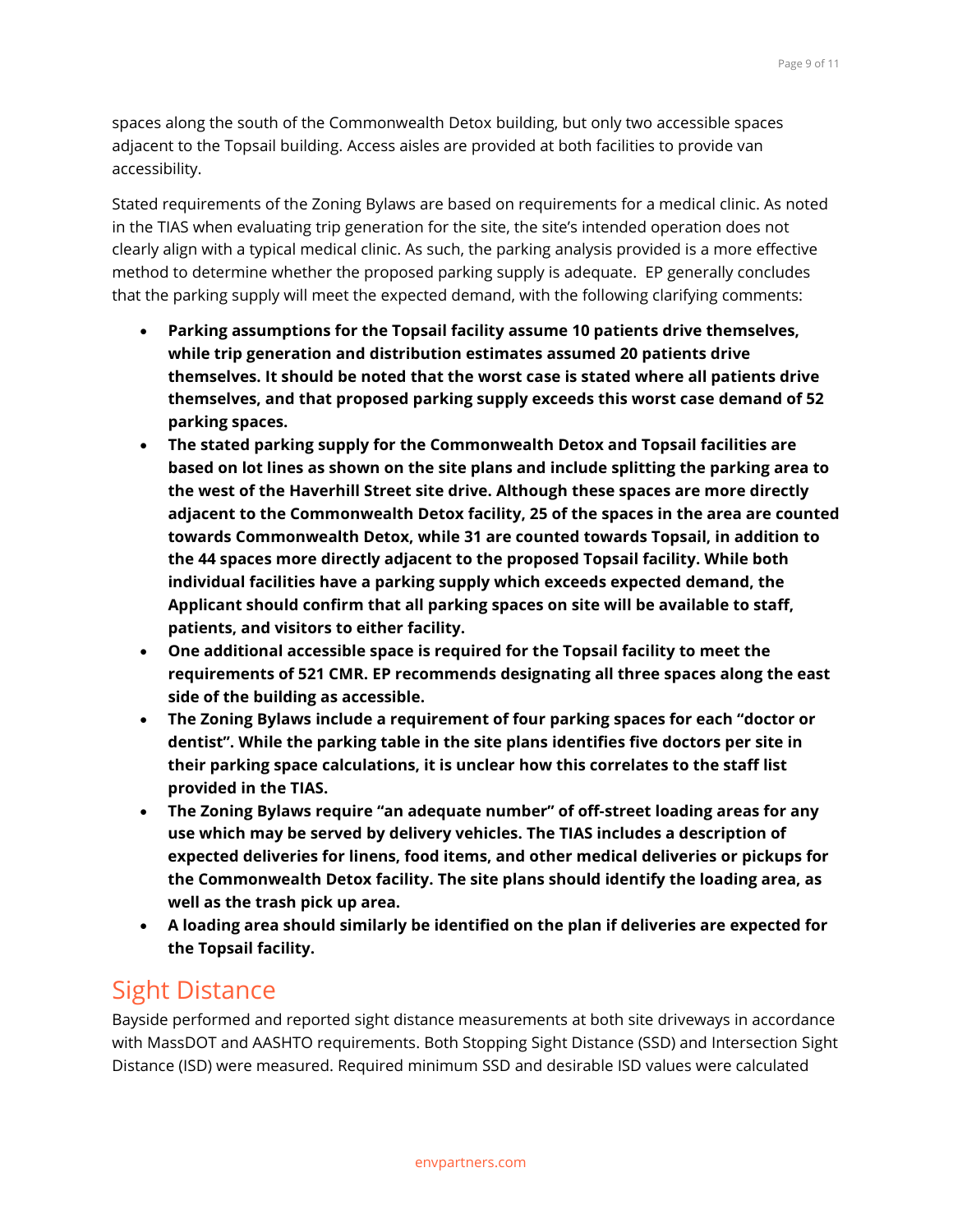based on recorded 85th percentile speeds, which is appropriate. Measured values exceed minimum SSD values.

EP offers the following comments:

- **"Required minimum" ISD values included in Table 15 are noted to indicate desirable ISD values and should include only the most restrictive value for the directional movement proposed. For the Haverhill Street site driveway, the distance looking to the east would only include the lower value for vehicles turning right, while the distance looking to the west would include the higher value for vehicles turning left, as they are contemplating crossing both directions of traffic.**
- **Measured sight distance does not meet desirable ISD values for the Haverhill Street driveway looking to the west, and for the High Street driveway in both directions. Sight triangles should be included on the site plans to clearly indicate areas where low height vegetation must be maintained to provide clear sight lines, and to verify that clear sight lines can be maintained within the site property boundaries.**

### Recommendations

The TIAS concludes that the proposed project will not result in a significant impact on traffic operations at the study area intersections during the weekday morning or weekday evening peak hours. It also recommends that driveways be placed under STOP-sign control, and that a sight triangle be established within which vegetation should be trimmed back and site signage should be designed to be low so as not to impede sight distances.

EP supports these recommendations, and reiterates two prior comments related to Bayside's stated conclusions:

- **Analysis results indicate that the Haverhill Street eastbound approach is at or near capacity presently in the weekday evening peak hour and in need of mitigation to support additional traffic load. Traffic signal timing optimization should be considered.**
- **Sight triangles should be included on the site plans to clearly indicate areas where low height vegetation must be maintained to provide clear sight lines, and to verify that clear sight lines can be maintained within the site property boundaries.**

### Conclusions

In general, EP is of the opinion that the TIAS generally captures the expected impact of the proposed project. We request additional clarification and verification as outlined in both this memorandum and our trip generation review memorandum dated January 14, 2022. EP's more significant comments include the following:

- Existing seasonal adjustment factors were determined based on a rural, not urban, functional classification and may be overly conservative.
- Summary traffic count data should be reviewed for accuracy.
- K factor for crash rate calculation should be verified.